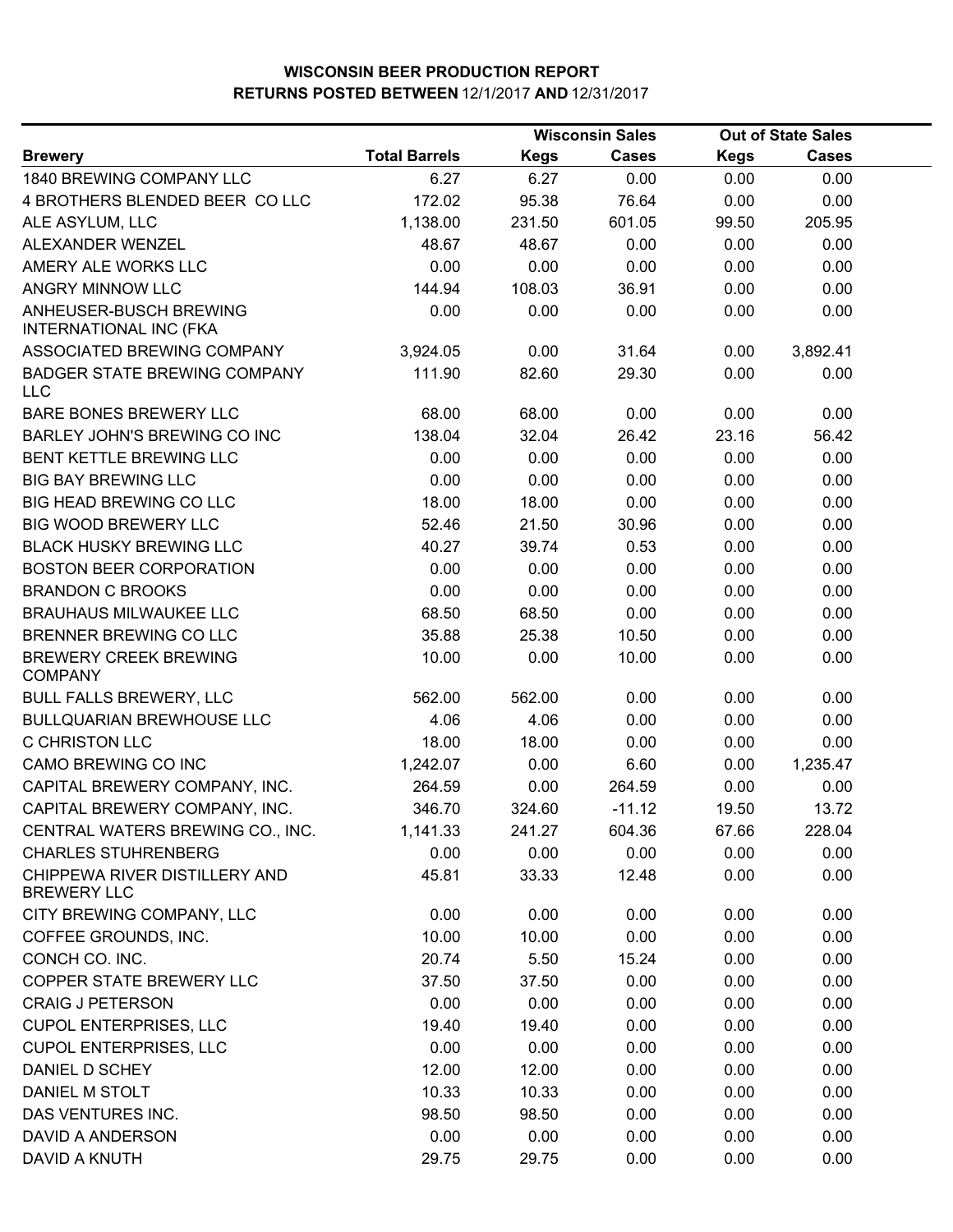|                                                         |                      |             | <b>Wisconsin Sales</b> |             | <b>Out of State Sales</b> |  |
|---------------------------------------------------------|----------------------|-------------|------------------------|-------------|---------------------------|--|
| <b>Brewery</b>                                          | <b>Total Barrels</b> | <b>Kegs</b> | Cases                  | <b>Kegs</b> | <b>Cases</b>              |  |
| <b>DEAD BIRD BREWING COMPANY</b>                        | 30.00                | 9.00        | 21.00                  | 0.00        | 0.00                      |  |
| DEAD BIRD BREWING COMPANY                               | 14.00                | 4.00        | 10.00                  | 0.00        | 0.00                      |  |
| DELAFIELD BREWHAUS LLC                                  | 58.20                | 58.20       | 0.00                   | 0.00        | 0.00                      |  |
| <b>DENNIS E ERB</b>                                     | 3.00                 | 3.00        | 0.00                   | 0.00        | 0.00                      |  |
| DIAGEO AMERICAS SUPPLY INC                              | 4,479.80             | 0.00        | 0.00                   | 0.00        | 4,479.80                  |  |
| <b>DISTRICT 14 CRAFT BREWING LLC</b>                    | 0.00                 | 0.00        | 0.00                   | 0.00        | 0.00                      |  |
| DJ FEDDERLY MANAGEMENT<br><b>CONSULTANT LLC</b>         | 5.42                 | 5.42        | 0.00                   | 0.00        | 0.00                      |  |
| DOOR COUNTY BREWING CO LLC                              | 9.00                 | 9.00        | 0.00                   | 0.00        | 0.00                      |  |
| DOOR COUNTY BREWING CO LLC                              | 136.00               | 136.00      | 0.00                   | 0.00        | 0.00                      |  |
| DRIFTLESS BREWING COMPANY LLC                           | 20.00                | 20.00       | 0.00                   | 0.00        | 0.00                      |  |
| DUBUQUE BREWING & MALTING<br><b>COMPANY LLC</b>         | 0.00                 | 0.00        | 0.00                   | 0.00        | 0.00                      |  |
| EAGLE TRACE BREWING COMPANY<br>LLC                      | 6.46                 | 5.67        | 0.79                   | 0.00        | 0.00                      |  |
| EAGLE TRACE BREWING COMPANY<br><b>LLC</b>               | 89.59                | 45.17       | 44.42                  | 0.00        | 0.00                      |  |
| <b>EGR LLC</b>                                          | 0.00                 | 0.00        | 0.00                   | 0.00        | 0.00                      |  |
| <b>ESSER DISTRIBUTING CO INC</b>                        | 0.00                 | 0.00        | 0.00                   | 0.00        | 0.00                      |  |
| EVANS BREWING COMPANY INC                               | 0.00                 | 0.00        | 0.00                   | 0.00        | 0.00                      |  |
| FK&P, LLC                                               | 0.00                 | 0.00        | 0.00                   | 0.00        | 0.00                      |  |
| <b>FERMENTORIUM BEVERAGE</b><br><b>COMPANY LLC</b>      | 53.09                | 37.42       | 15.67                  | 0.00        | 0.00                      |  |
| FFATS BREWING COMPANY, LLC                              | 9.00                 | 9.00        | 0.00                   | 0.00        | 0.00                      |  |
| FIFTH WARD BREWING COMPANY LLC                          | 18.30                | 18.30       | 0.00                   | 0.00        | 0.00                      |  |
| FIVE STAR BREWING CO INC.                               | 940.37               | 0.00        | 6.60                   | 0.00        | 933.77                    |  |
| FOX RIVER BREWING COMPANY II, LLC                       | 149.55               | 149.55      | 0.00                   | 0.00        | 0.00                      |  |
| FOX RIVER BREWING COMPANY, LLC                          | 50.23                | 50.23       | 0.00                   | 0.00        | 0.00                      |  |
| <b>FRESAR INC</b>                                       | 0.81                 | 0.81        | 0.00                   | 0.00        | 0.00                      |  |
| <b>FULTON LLC</b>                                       | 61.98                | 22.50       | 39.48                  | 0.00        | 0.00                      |  |
| <b>GATHERING PLACE BREWING</b><br><b>COMPANY LLC</b>    | 24.50                | 24.50       | 0.00                   | 0.00        | 0.00                      |  |
| GD3, LLC                                                | 227.50               | 227.50      | 0.00                   | 0.00        | 0.00                      |  |
| GD4, LLC                                                | 66.00                | 66.00       | 0.00                   | 0.00        | 0.00                      |  |
| <b>GEORGE BREGAR</b>                                    | 29.00                | 29.00       | 0.00                   | 0.00        | 0.00                      |  |
| GJS SALES, INC.                                         | 0.00                 | 0.00        | 0.00                   | 0.00        | 0.00                      |  |
| <b>GOOD CITY BREWING LLC</b>                            | 241.57               | 124.18      | 117.39                 | 0.00        | 0.00                      |  |
| <b>GRANITE CITY RESTAURANT</b><br><b>OPERATIONS INC</b> | 24.58                | 24.58       | 0.00                   | 0.00        | 0.00                      |  |
| <b>GRAY BREWING CO.</b>                                 | 64.79                | 11.50       | 10.50                  | 12.50       | 30.29                     |  |
| <b>GREEN BAY BREWING COMPANY</b>                        | 392.52               | 170.81      | 219.43                 | 0.83        | 1.45                      |  |
| <b>GREENVIEW BREWING LLC</b>                            | 29.00                | 13.05       | 15.95                  | 0.00        | 0.00                      |  |
| <b>GUY R LILJA</b>                                      | 0.00                 | 0.00        | 0.00                   | 0.00        | 0.00                      |  |
| HANSON BREWING COMPANY LLC                              | 0.00                 | 0.00        | 0.00                   | 0.00        | 0.00                      |  |
| HILLSBORO BREWING COMPANY LLC                           | 33.17                | 33.17       | 0.00                   | 0.00        | 0.00                      |  |
| HOP & BARREL BREWING COMPANY,<br><b>LLC</b>             | 0.00                 | 0.00        | 0.00                   | 0.00        | 0.00                      |  |
| HOP HAUS BREWING COMPANY LLC                            | 18.00                | 18.00       | 0.00                   | 0.00        | 0.00                      |  |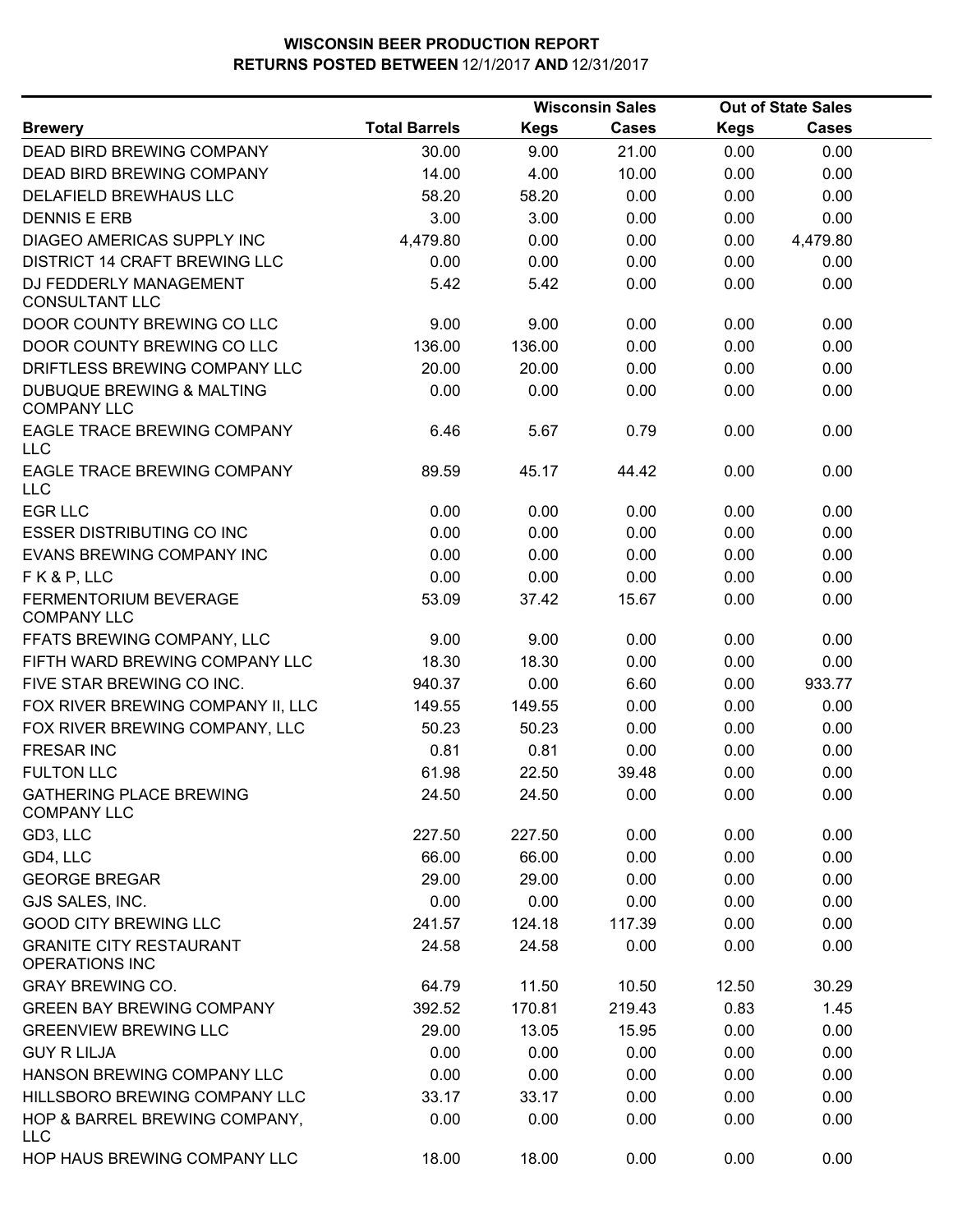|                                             |                      |             | <b>Wisconsin Sales</b> |             | <b>Out of State Sales</b> |  |
|---------------------------------------------|----------------------|-------------|------------------------|-------------|---------------------------|--|
| <b>Brewery</b>                              | <b>Total Barrels</b> | <b>Kegs</b> | <b>Cases</b>           | <b>Kegs</b> | <b>Cases</b>              |  |
| HOP HAUS BREWING COMPANY LLC                | 0.00                 | 0.00        | 0.00                   | 0.00        | 0.00                      |  |
| HORNELL BREWING CO INC                      | 5,419.26             | 0.00        | 0.11                   | 0.00        | 5,419.15                  |  |
| <b>ISAAC SHOWAKI</b>                        | 269.99               | 109.25      | 160.74                 | 0.00        | 0.00                      |  |
| JACOB LEINENKUGEL BREWING CO.,              | 17,623.18            | 729.20      | 4,490.68               | 2,011.14    | 10,392.16                 |  |
| <b>LLC</b>                                  |                      |             |                        |             |                           |  |
| <b>JEAN M LANE</b>                          | 26.33                | 26.33       | 0.00                   | 0.00        | 0.00                      |  |
| <b>JEREMY BEACH</b>                         | 0.00                 | 0.00        | 0.00                   | 0.00        | 0.00                      |  |
| <b>JOHN JAGEMANN</b>                        | 16.00                | 16.00       | 0.00                   | 0.00        | 0.00                      |  |
| <b>KARBEN4 BREWING LLC</b>                  | 549.79               | 247.35      | 302.44                 | 0.00        | 0.00                      |  |
| KATCHEVER & CO LLC                          | 290.83               | 107.06      | 183.77                 | 0.00        | 0.00                      |  |
| KELLERMEISTER BEVERAGES, LLC                | 20.86                | 20.86       | 0.00                   | 0.00        | 0.00                      |  |
| <b>KUL BREWING LLC</b>                      | 518.05               | 51.00       | 467.05                 | 0.00        | 0.00                      |  |
| <b>LACROSSE BREWING LLC</b>                 | 1,093.58             | 0.00        | 304.78                 | 0.00        | 788.80                    |  |
| LAKEFRONT BREWERY, INC.                     | 4,112.66             | 1,234.80    | 2,315.09               | 141.91      | 420.86                    |  |
| LAKEFRONT BREWERY, INC.                     | 0.00                 | 0.00        | 0.00                   | 0.00        | 0.00                      |  |
| LAKEWALK BREWERY AND CAFE<br><b>COMPANY</b> | 22.00                | 22.00       | 0.00                   | 0.00        | 0.00                      |  |
| LAZY MONK BREWING LLC                       | 48.77                | 26.24       | 22.53                  | 0.00        | 0.00                      |  |
| LEFFEL ROOTS, LLC                           | 0.00                 | 0.00        | 0.00                   | 0.00        | 0.00                      |  |
| <b>LEVI FUNK</b>                            | 26.90                | 5.00        | 21.90                  | 0.00        | 0.00                      |  |
| LHM BREW PUB, LLC                           | 14.33                | 14.33       | 0.00                   | 0.00        | 0.00                      |  |
| LIKE MINDS BREWING LLC                      | 130.07               | 60.00       | 70.07                  | 0.00        | 0.00                      |  |
| <b>LOST ISLAND WINE LLC</b>                 | 4.97                 | 4.97        | 0.00                   | 0.00        | 0.00                      |  |
| LUCETTE BREWING COMPANY LLC                 | 47.94                | 38.50       | 9.44                   | 0.00        | 0.00                      |  |
| LUCKYS 1313 BREW PUB INVESTOR<br><b>LLC</b> | 9.00                 | 9.00        | 0.00                   | 0.00        | 0.00                      |  |
| LUCKYS 1313 BREW PUB INVESTOR<br><b>LLC</b> | 0.00                 | 0.00        | 0.00                   | 0.00        | 0.00                      |  |
| LUCKYS 1313 BREW PUB INVESTOR<br><b>LLC</b> | 0.00                 | 0.00        | 0.00                   | 0.00        | 0.00                      |  |
| MARK ANTHONY BREWING INC                    | 39,836.02            | 0.00        | 4,357.91               | 0.00        | 35,478.11                 |  |
| <b>MARK RIGGLE</b>                          | 0.00                 | 0.00        | 0.00                   | 0.00        | 0.00                      |  |
| MATTHEW J GEARY                             | 25.71                | 19.67       | 6.04                   | 0.00        | 0.00                      |  |
| <b>MATTHEW R SCHMIDT</b>                    | 86.00                | 86.00       | 0.00                   | 0.00        | 0.00                      |  |
| <b>MCZ'S BREWING, LLC</b>                   | 0.00                 | 0.00        | 0.00                   | 0.00        | 0.00                      |  |
| MILLERCOORS LLC                             | 0.00                 | 0.00        | 0.00                   | 0.00        | 0.00                      |  |
| MILLERCOORS LLC                             | 1,752.57             | 0.00        | 0.73                   | 937.50      | 814.34                    |  |
| MILLERCOORS LLC                             | 511,389.62           | 13,752.01   | 100,305.18             | 51,142.15   | 346,190.28                |  |
| MILWAUKEE BREWING COMPANY                   | 47.90                | 47.90       | 0.00                   | 0.00        | 0.00                      |  |
| MILWAUKEE BREWING COMPANY                   | 859.83               | 289.00      | 523.53                 | 4.00        | 43.30                     |  |
| MINOCQUA BREWING CO INC                     | 32.00                | 32.00       | 0.00                   | 0.00        | 0.00                      |  |
| MODICUM BREWING LLC                         | 9.85                 | 9.50        | 0.35                   | 0.00        | 0.00                      |  |
| MOOSEJAW PIZZA & BREWING CO LLC             | 81.70                | 63.17       | 18.53                  | 0.00        | 0.00                      |  |
| MOUNTAIN CREST SRL LLC                      | 5,723.74             | 11.75       | 686.49                 | 35.00       | 4,990.50                  |  |
| <b>NATHAN R WARNKE</b>                      | 17.40                | 17.40       | 0.00                   | 0.00        | 0.00                      |  |
| NEW GLARUS BREWING COMPANY                  | 16,680.60            | 4,210.00    | 12,470.60              | 0.00        | 0.00                      |  |
| NEW GLARUS BREWING COMPANY                  | 362.77               | 29.25       | 333.52                 | 0.00        | 0.00                      |  |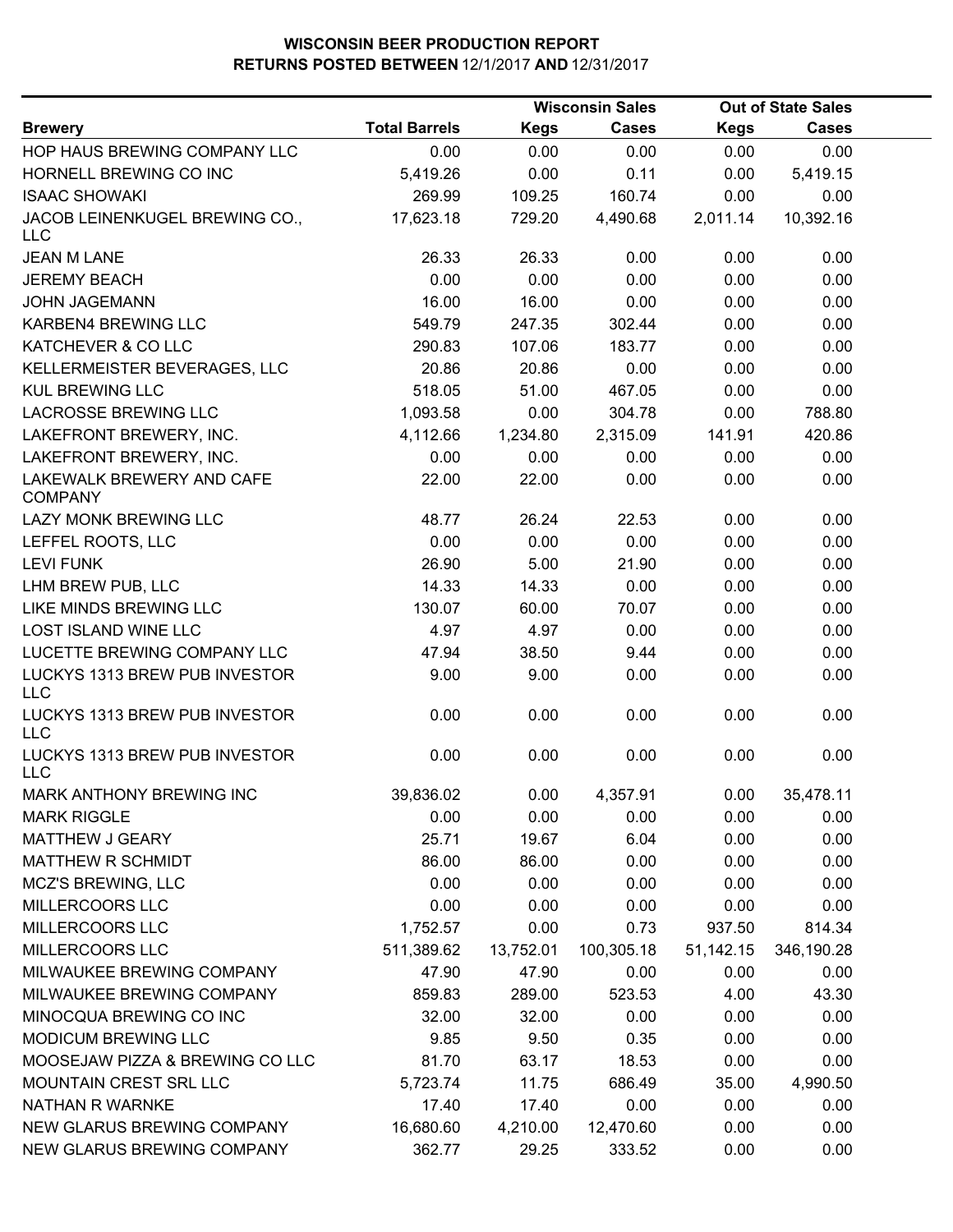|                                            |                      |             | <b>Wisconsin Sales</b> |             | <b>Out of State Sales</b> |  |
|--------------------------------------------|----------------------|-------------|------------------------|-------------|---------------------------|--|
| <b>Brewery</b>                             | <b>Total Barrels</b> | <b>Kegs</b> | <b>Cases</b>           | <b>Kegs</b> | <b>Cases</b>              |  |
| NEXT DOOR BREWING LLC                      | 55.59                | 23.00       | 32.59                  | 0.00        | 0.00                      |  |
| NEXT DOOR BREWING LLC                      | 20.43                | 17.92       | 2.51                   | 0.00        | 0.00                      |  |
| NICHOLAS CALAWAY                           | 120.31               | 120.31      | 0.00                   | 0.00        | 0.00                      |  |
| NORTHWOODS BREWING CORP LLC                | 59.50                | 59.50       | 0.00                   | 0.00        | 0.00                      |  |
| OLD ABE BREWING LLC                        | 4.00                 | 0.00        | 4.00                   | 0.00        | 0.00                      |  |
| <b>OLIPHANT BREWING LLC</b>                | 62.53                | 62.53       | 0.00                   | 0.00        | 0.00                      |  |
| O'SO BREWING COMPANY                       | 712.77               | 282.67      | 421.21                 | 0.00        | 8.89                      |  |
| PABST BREWING COMPANY LLC                  | 22,537.20            | 811.20      | 0.00                   | 21,726.00   | 0.00                      |  |
| PABST BREWING COMPANY LLC                  | 19.50                | 19.50       | 0.00                   | 0.00        | 0.00                      |  |
| PABST BREWING COMPANY LLC                  | 0.00                 | 0.00        | 0.00                   | 0.00        | 0.00                      |  |
| PARCHED EAGLE BREWPUB LLC                  | 7.19                 | 7.19        | 0.00                   | 0.00        | 0.00                      |  |
| PATRICK MC INTOSH                          | 9.73                 | 4.16        | 4.90                   | 0.67        | 0.00                      |  |
| PETER H GENTRY                             | 9.50                 | 9.50        | 0.00                   | 0.00        | 0.00                      |  |
| PETER H GENTRY                             | 202.35               | 202.35      | 0.00                   | 0.00        | 0.00                      |  |
| PETER H GENTRY                             | 11.00                | 11.00       | 0.00                   | 0.00        | 0.00                      |  |
| PETER PETERSON                             | 8.00                 | 8.00        | 0.00                   | 0.00        | 0.00                      |  |
| PETSKULL BREWING COMPANY LLC               | 6.00                 | 6.00        | 0.00                   | 0.00        | 0.00                      |  |
| PHUSION PROJECTS LLC                       | 32,829.85            | 0.00        | $-68.96$               | 0.00        | 32,898.81                 |  |
| PIGEON RIVER BREWING LLC                   | 35.93                | 23.97       | 11.96                  | 0.00        | 0.00                      |  |
| PITCHFORK BREWING LLC                      | 28.09                | 28.09       | 0.00                   | 0.00        | 0.00                      |  |
| PLYMOUTH BREWING COMPANY LLC               | 2.94                 | 2.94        | 0.00                   | 0.00        | 0.00                      |  |
| PORT HURON BREWING COMPANY,<br><b>LLC</b>  | 0.00                 | 0.00        | 0.00                   | 0.00        | 0.00                      |  |
| R' NOGGIN BREWING LLC                      | 0.00                 | 0.00        | 0.00                   | 0.00        | 0.00                      |  |
| RAIL HOUSE PROPERTIES LLC                  | 21.00                | 21.00       | 0.00                   | 0.00        | 0.00                      |  |
| RAISED GRAIN BREWING COMPANY<br><b>LLC</b> | 65.70                | 61.84       | 3.86                   | 0.00        | 0.00                      |  |
| RAISED GRAIN BREWING COMPANY<br><b>LLC</b> | 0.00                 | 0.00        | 0.00                   | 0.00        | 0.00                      |  |
| RANDOLPH OSKEY                             | 12.97                | 12.97       | 0.00                   | 0.00        | 0.00                      |  |
| RED EYE BREWING COMPANY LLC                | 51.70                | 51.70       | 0.00                   | 0.00        | 0.00                      |  |
| REGAL BRAU BREWING COMPANY LLC             | 7,351.68             | 0.00        | 35.17                  | 0.00        | 7,316.51                  |  |
| <b>REVOLVER BREWING LLC</b>                | 0.00                 | 0.00        | 0.00                   | 0.00        | 0.00                      |  |
| RHINELANDER BREWING CO LLC                 | 5,391.38             | 5.50        | 184.00                 | 7.25        | 5,194.63                  |  |
| <b>RICHARD R TUESCHER</b>                  | 2.00                 | 2.00        | 0.00                   | 0.00        | 0.00                      |  |
| ROBERT A LARSON                            | 283.90               | 94.84       | 139.56                 | 16.83       | 32.67                     |  |
| ROCK COUNTY BREWING COMPANY<br><b>LLC</b>  | 22.13                | 0.00        | 22.13                  | 0.00        | 0.00                      |  |
| <b>ROGER MILLER</b>                        | 4.83                 | 4.83        | 0.00                   | 0.00        | 0.00                      |  |
| <b>ROSS M NELSON</b>                       | 1.33                 | 1.33        | 0.00                   | 0.00        | 0.00                      |  |
| ROWLAND'S CALUMET BREWING CO.,<br>INC.     | 8.00                 | 8.00        | 0.00                   | 0.00        | 0.00                      |  |
| ROWLAND'S CALUMET BREWING CO.,<br>INC.     | 0.00                 | 0.00        | 0.00                   | 0.00        | 0.00                      |  |
| RUSH RIVER BREWING LLC                     | 187.89               | 50.18       | 40.72                  | 33.34       | 63.65                     |  |
| <b>RUSTIC VENTURES LLC</b>                 | 0.00                 | 0.00        | 0.00                   | 0.00        | 0.00                      |  |
| <b>RUSTIC VENTURES LLC</b>                 | 0.00                 | 0.00        | 0.00                   | 0.00        | 0.00                      |  |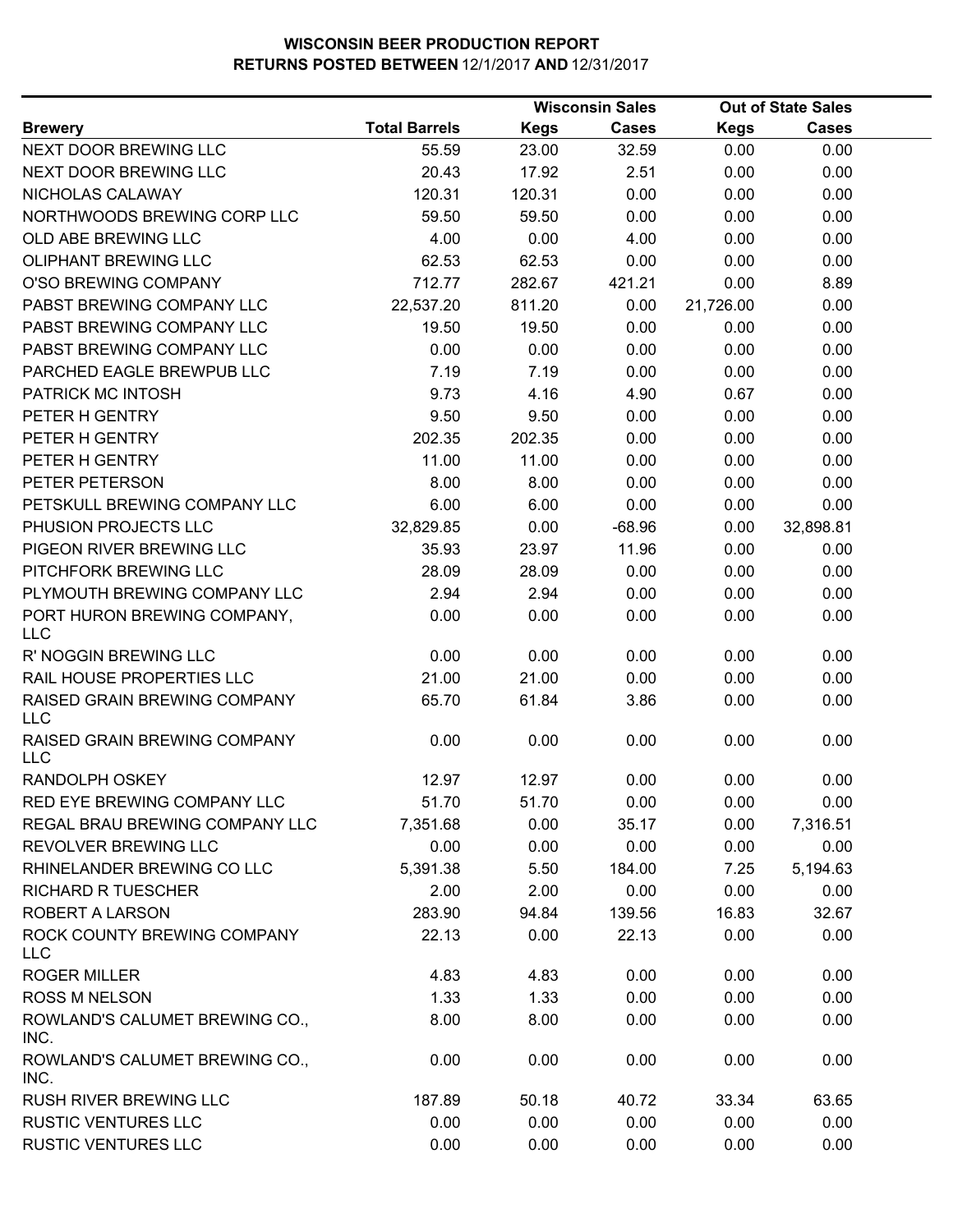|                                                        |                      |             | <b>Wisconsin Sales</b> |             | <b>Out of State Sales</b> |  |
|--------------------------------------------------------|----------------------|-------------|------------------------|-------------|---------------------------|--|
| <b>Brewery</b>                                         | <b>Total Barrels</b> | <b>Kegs</b> | <b>Cases</b>           | <b>Kegs</b> | <b>Cases</b>              |  |
| SAND CREEK BREWING CO LLC                              | 0.00                 | 0.00        | 0.00                   | 0.00        | 0.00                      |  |
| SAWMILL BREWING CO INC                                 | 22.75                | 22.75       | 0.00                   | 0.00        | 0.00                      |  |
| SAWMILL LOGGER ENTERPRISES LLC                         | 0.00                 | 0.00        | 0.00                   | 0.00        | 0.00                      |  |
| SILVER CREEK BREWING COMPANY                           | 12.00                | 12.00       | 0.00                   | 0.00        | 0.00                      |  |
| SLEEMAN BREWING COMPANY USA<br><b>INC</b>              | 21,269.17            | 333.73      | 207.56                 | 2,696.20    | 18,031.68                 |  |
| <b>SLOCUM LLC</b>                                      | 58.20                | 58.20       | 0.00                   | 0.00        | 0.00                      |  |
| SOUTH SHORE BREWERY, INC.                              | 42.76                | 42.76       | 0.00                   | 0.00        | 0.00                      |  |
| SOUTH SHORE BREWERY, INC.                              | 94.50                | 46.79       | 39.43                  | 4.00        | 4.28                      |  |
| <b>SPB LLC</b>                                         | 4,788.76             | 369.25      | 1,286.37               | 28.25       | 3,104.89                  |  |
| SPRECHER BREWING COMPANY, INC.                         | 728.23               | 188.55      | 539.68                 | 0.00        | 0.00                      |  |
| STARBOARD BREWING COMPANY LLC                          | 8.00                 | 8.00        | 0.00                   | 0.00        | 0.00                      |  |
| <b>STEPHEN B ZINK</b>                                  | 0.00                 | 0.00        | 0.00                   | 0.00        | 0.00                      |  |
| STILLMANK BREWING COMPANY                              | 65.42                | 34.77       | 30.65                  | 0.00        | 0.00                      |  |
| STONE CELLAR BREWPUB, INC.                             | 168.77               | 168.77      | 0.00                   | 0.00        | 0.00                      |  |
| <b>SUGAR CREEK ACQUISITION LLC</b>                     | 0.00                 | 0.00        | 0.00                   | 0.00        | 0.00                      |  |
| SWINGING BRIDGE BREWING<br><b>COMPANY</b>              | 14.00                | 14.00       | 0.00                   | 0.00        | 0.00                      |  |
| SWITCHGEAR BREWING COMPANY<br>LLC                      | 9.00                 | 9.00        | 0.00                   | 0.00        | 0.00                      |  |
| TERRAPIN BEER COMPANY LLC                              | 1,096.05             | 80.00       | 0.00                   | 428.00      | 588.05                    |  |
| THE BENJAMIN BEER COMPANY INC                          | 3.00                 | 3.00        | 0.00                   | 0.00        | 0.00                      |  |
| THE BRONX BREWERY, LLC                                 | 0.00                 | 0.00        | 0.00                   | 0.00        | 0.00                      |  |
| THE EAU CLAIRE BREWING PROJECT<br><b>LLC</b>           | 337.97               | 77.25       | 260.72                 | 0.00        | 0.00                      |  |
| THE ENLIGHTENED IMBIBER LLC                            | 15.99                | 15.16       | 0.83                   | 0.00        | 0.00                      |  |
| THE EXPLORIUM BREWPUB LLC                              | 54.25                | 54.25       | 0.00                   | 0.00        | 0.00                      |  |
| THE GD 2 LLC                                           | 71.65                | 71.65       | 0.00                   | 0.00        | 0.00                      |  |
| THE GREAT DANE PUB AND BREWING<br>COMPANY, INC.        | 116.35               | 116.35      | 0.00                   | 0.00        | 0.00                      |  |
| THE HOPEWELL BREWING COMPANY<br><b>LLC</b>             | 0.00                 | 0.00        | 0.00                   | 0.00        | 0.00                      |  |
| THE LONE GIRL BREWING COMPANY -<br><b>WAUNAKEE LLC</b> | 37.00                | 37.00       | 0.00                   | 0.00        | 0.00                      |  |
| THE MCKENZIE RIVER CORPORATION                         | 0.00                 | 0.00        | 0.00                   | 0.00        | 0.00                      |  |
| THIRD SPACE BREWING LLC                                | 207.71               | 116.00      | 91.71                  | 0.00        | 0.00                      |  |
| <b>TIMOTHY M NELSON</b>                                | 150.00               | 0.00        | 150.00                 | 0.00        | 0.00                      |  |
| TITLETOWN BREWING CO LLC                               | 487.30               | 240.91      | 246.39                 | 0.00        | 0.00                      |  |
| TOM PORTER                                             | 221.35               | 221.35      | 0.00                   | 0.00        | 0.00                      |  |
| <b>TOPPLING GOLIATH INC</b>                            | 330.37               | 70.00       | 0.00                   | 260.37      | 0.00                      |  |
| TRIBUTE BREWING COMPANY LLC                            | 29.83                | 16.12       | 13.71                  | 0.00        | 0.00                      |  |
| TURTLE STACK BREWERY, LLC                              | 18.17                | 18.17       | 0.00                   | 0.00        | 0.00                      |  |
| TWIN BEAGLES BREWING COMPANY<br><b>LLC</b>             | 4.30                 | 4.30        | 0.00                   | 0.00        | 0.00                      |  |
| UNITED BRANDS COMPANY INC                              | 21.75                | 0.00        | 21.75                  | 0.00        | 0.00                      |  |
| UNIVERSAL SALES INC                                    | 2,041.84             | 8.50        | 46.15                  | 0.00        | 1,987.19                  |  |
| URBAN HARVEST BREWING COMPANY<br><b>LLC</b>            | 13.75                | 13.75       | 0.00                   | 0.00        | 0.00                      |  |